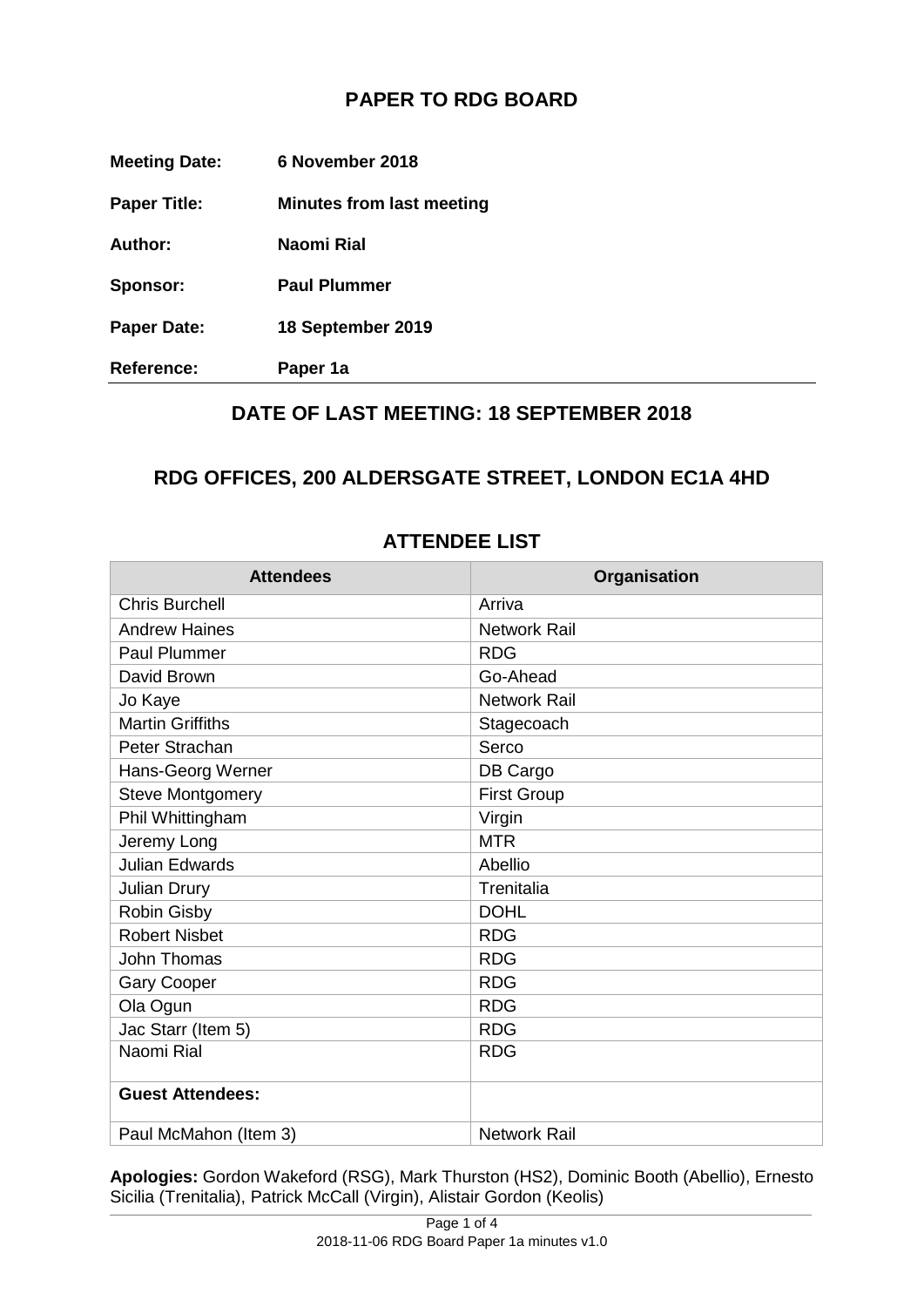# **MINUTES OF LAST MEETING**

| Item No. | Approval of the record                                                                                                                                                                                                                                                                                                                                                                                                                                                                                                    |
|----------|---------------------------------------------------------------------------------------------------------------------------------------------------------------------------------------------------------------------------------------------------------------------------------------------------------------------------------------------------------------------------------------------------------------------------------------------------------------------------------------------------------------------------|
| 1        | CB welcomed everyone to the meeting.<br>Andrew Haines and Robin Gisby were welcomed as new members of the<br>Board for Network Rail and DOHL respectively. Ola Ogun, RDG's new Finance<br>Director, was also introduced.<br>DfT OLR Holdings Ltd have fulfilled the criteria for Full RDG membership and<br>Robin Gisby is agreed as the representative on the RDG Board and Richard<br>George as the alternate.<br>The minutes from the last meeting held on 7th June 2018 were agreed as a<br>true and accurate record. |

| Item No.     | <b>RDG activity update</b>                                                                                                                                                                                                                                                                                                                  |
|--------------|---------------------------------------------------------------------------------------------------------------------------------------------------------------------------------------------------------------------------------------------------------------------------------------------------------------------------------------------|
| $\mathbf{2}$ | PP summarised progress with some of the RDG Board Priorities which were<br>not due for discussion on the agenda. On Digital Railway there was support for<br>work to make this a genuine industry programme and it was suggested, and<br>supported by the Board, that the Stock & Crew work should be re-joined with<br>Traffic Management. |
|              | On the periodic review, Andrew Haines said they had proposed that Schedule<br>8 benchmarks need to be reset now with a reopener after two years and this<br>would be discussed with other members to seek a common position.                                                                                                                |

| Item No. | Today's and Tomorrow's Railway Portfolio                                                                                                                                                                                                                                                 |
|----------|------------------------------------------------------------------------------------------------------------------------------------------------------------------------------------------------------------------------------------------------------------------------------------------|
|          | Industry timetable assurance update                                                                                                                                                                                                                                                      |
| 3        | Paul McMahon joined the meeting to talk about the industry timetable<br>assurance work that the newly established PMO is leading. The Board agreed<br>that the PMO does not take away the need for each operator to be fully<br>accountable for their own planning process and delivery. |
|          | There is a paper going to the next NTF about longer term improvements to the<br>timetable process and Andrew Haines suggested that the scope should also<br>include checks on quality/performance.                                                                                       |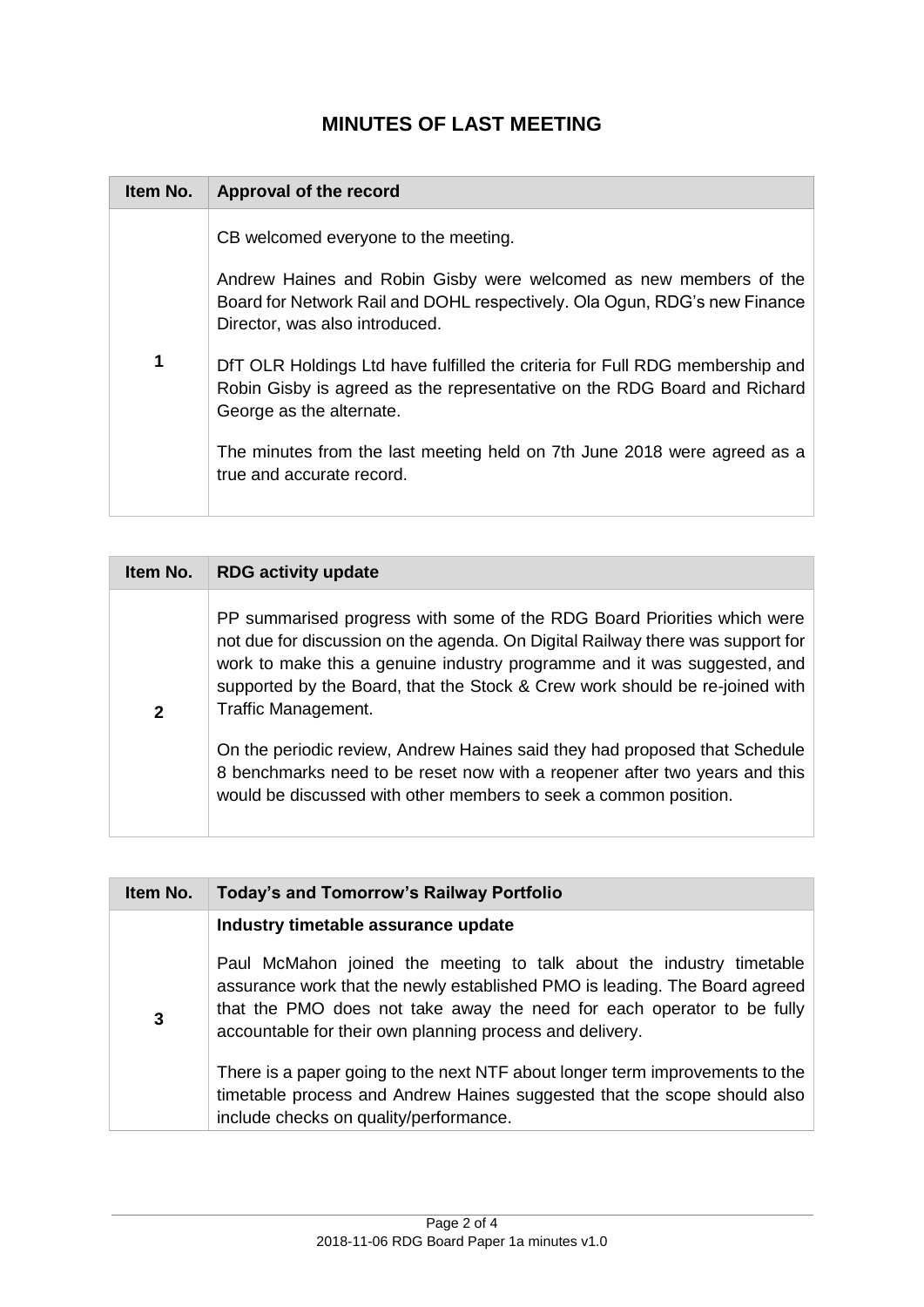|         | The Board agreed that the PMO also needs to take a longer term look ahead<br>to future timetable commitments and phasing and that NR would be engaging<br>with OGs on this.                                                                                                                                          |                    |                          |
|---------|----------------------------------------------------------------------------------------------------------------------------------------------------------------------------------------------------------------------------------------------------------------------------------------------------------------------|--------------------|--------------------------|
|         | <b>Restoring Train Service Punctuality Now</b>                                                                                                                                                                                                                                                                       |                    |                          |
|         | The discussion about train performance resulted in a general consensus that<br>NTF should be empowered to remind members that we have long established<br>good practice processes and behaviours that we must follow (and it's likely that<br>the Steer review will reinforce this.)                                 |                    |                          |
|         | Performance must be owned locally but NTF has a role in doing deep dives of<br>performance plans, root causes and systems causes. The Board agreed it is<br>important to send some positive messages about actions that can be taken e.g.<br>by solving locally known performance issues that have been left.        |                    |                          |
|         | The Board asked GC and Mark Hopwood, Chair of NTF, to report back to the<br>Board on what NTF can do, and whether the frequency of meetings needs to<br>be reviewed.                                                                                                                                                 |                    |                          |
|         | GC will be summarising the performance discussion and circulating for<br>cascade. Paul Plummer will come back to the Board about how we externally<br>communicate to the public and media about performance, but at least until<br>then, the messaging will be to our people rather than to customers or the public. |                    |                          |
| 1809.01 | GC to provide cascade brief to members<br>following performance discussion                                                                                                                                                                                                                                           | <b>Gary Cooper</b> | 28/09/18                 |
| 1809.02 | PP to propose the external message about<br>performance                                                                                                                                                                                                                                                              | Paul<br>Plummer    | 12/10/18                 |
| 1809.03 | GC and Mark Hopwood to report back on the<br>NTF led industry response to the board<br>discussion on performance                                                                                                                                                                                                     | <b>Gary Cooper</b> | November<br><b>Board</b> |

| Item No. | <b>Industry Reform Portfolio</b>                                                                                                                                                                                                                                                                  |
|----------|---------------------------------------------------------------------------------------------------------------------------------------------------------------------------------------------------------------------------------------------------------------------------------------------------|
|          | JT updated the Board on the actions being taken by RDG to gear up for the<br>Rail Review, including the appointment of a programme manager and steering<br>through Reform Board (which will now meet more regularly).                                                                             |
| 4        | It is likely that this will be a big piece of work and a key focus for RDG, which<br>may have an impact on other areas of work. JT emphasised that we will need<br>robust evidence to support positions if we are to influence the review and that<br>we will also need significant member input. |